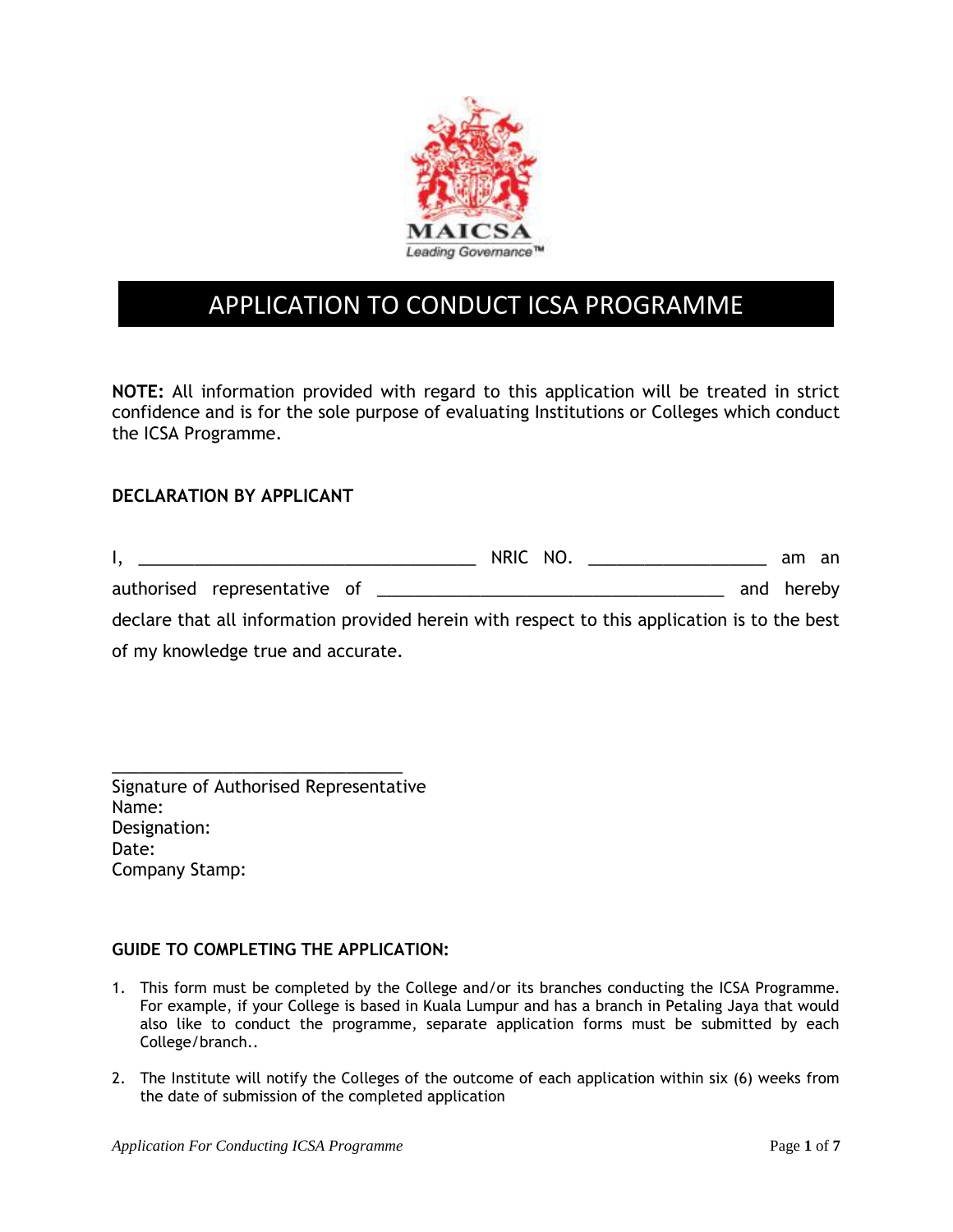## **Please complete all sections of the form in block capitals.**

| 1. NAME OF THE INSTITUTION |  |
|----------------------------|--|
|                            |  |
|                            |  |
| 2. CONTACT DETAILS         |  |
|                            |  |
| ADDRESS:                   |  |
|                            |  |
|                            |  |
|                            |  |
|                            |  |
|                            |  |
|                            |  |

|     | 3. INSTITUTIONS                                         |                          |
|-----|---------------------------------------------------------|--------------------------|
| 3.1 | Year registered/established                             |                          |
| 3.2 | Name and Designation of Key<br>Administrative Personnel |                          |
| 3.3 | Number of Registered Students                           | Full Time:<br>Part Time: |
| 3.4 | Branches and Affiliates and<br>Location (Town)          |                          |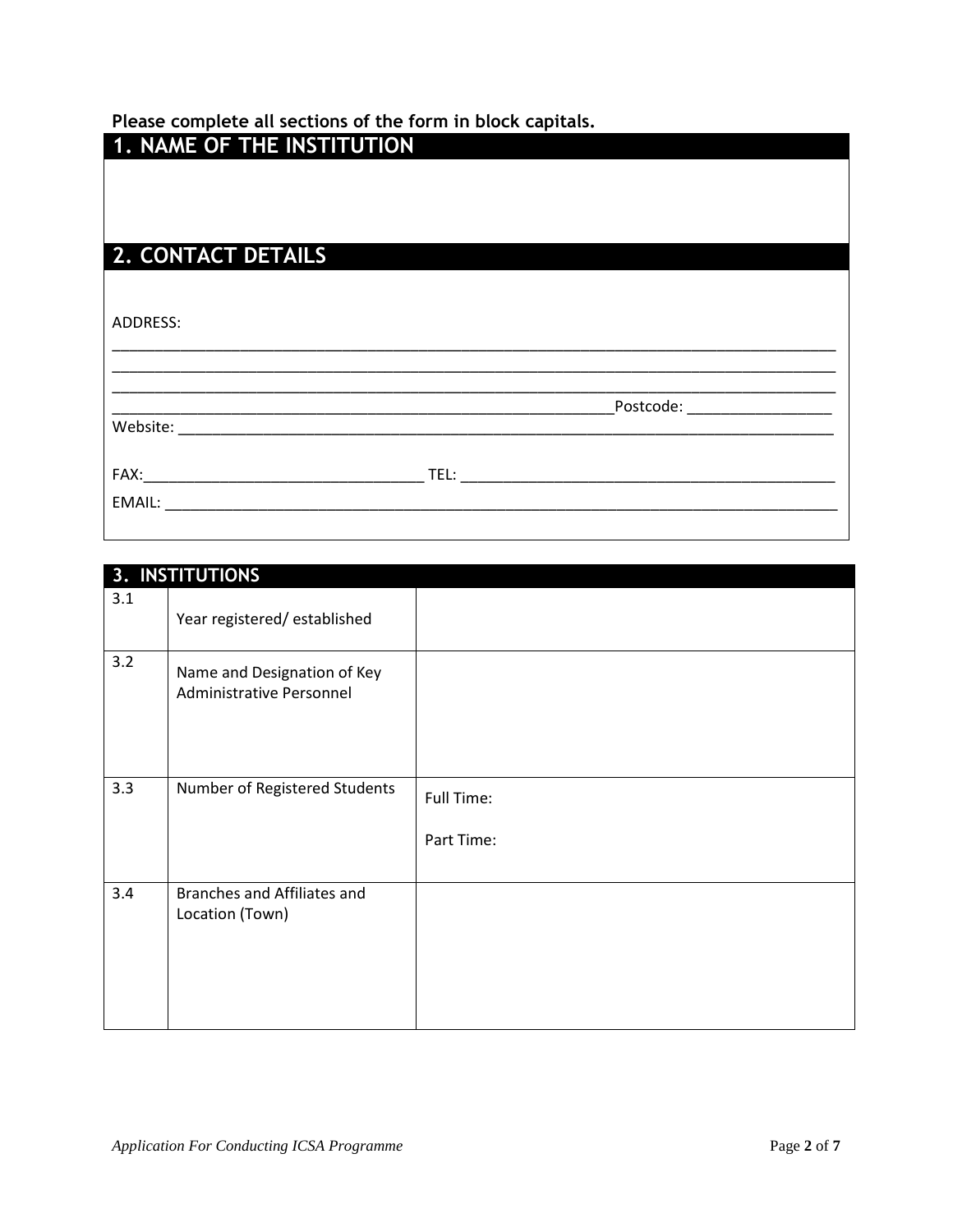|     | 3. INSTITUTIONS                                                                                                                     |                |                          |
|-----|-------------------------------------------------------------------------------------------------------------------------------------|----------------|--------------------------|
| 3.5 | State courses offered by the<br>Centre which has received<br>MQA accreditation<br>(Please attach a certified letter<br>of approval) | Name of Course | <b>MQA Accreditation</b> |
|     |                                                                                                                                     |                |                          |
| 3.6 | Is the College registered with<br>the Ministry of Education?<br>(Please attach certified letter)                                    |                |                          |
| 3.7 | List of all courses conducted.<br>(Please provide prospectus)                                                                       |                |                          |

| 4. PHYSICAL RESOURCES |           |      |      |      |      |  |
|-----------------------|-----------|------|------|------|------|--|
| Description           | Excellent | Good | Fair | Poor | None |  |
| Rating                |           |      |      |      |      |  |
| Please $(\sqrt{})$    |           |      |      |      |      |  |

| 5. ACADEMIC AND ADMINISTRATIVE RESOURCES |                                 |                                     |                               |  |  |
|------------------------------------------|---------------------------------|-------------------------------------|-------------------------------|--|--|
| No.                                      | <b>Description</b>              | To be filled by<br><b>Applicant</b> | <b>For Office Use</b><br>Only |  |  |
| 5.1                                      | State total number of lecturers | Full time:<br>Part time:            |                               |  |  |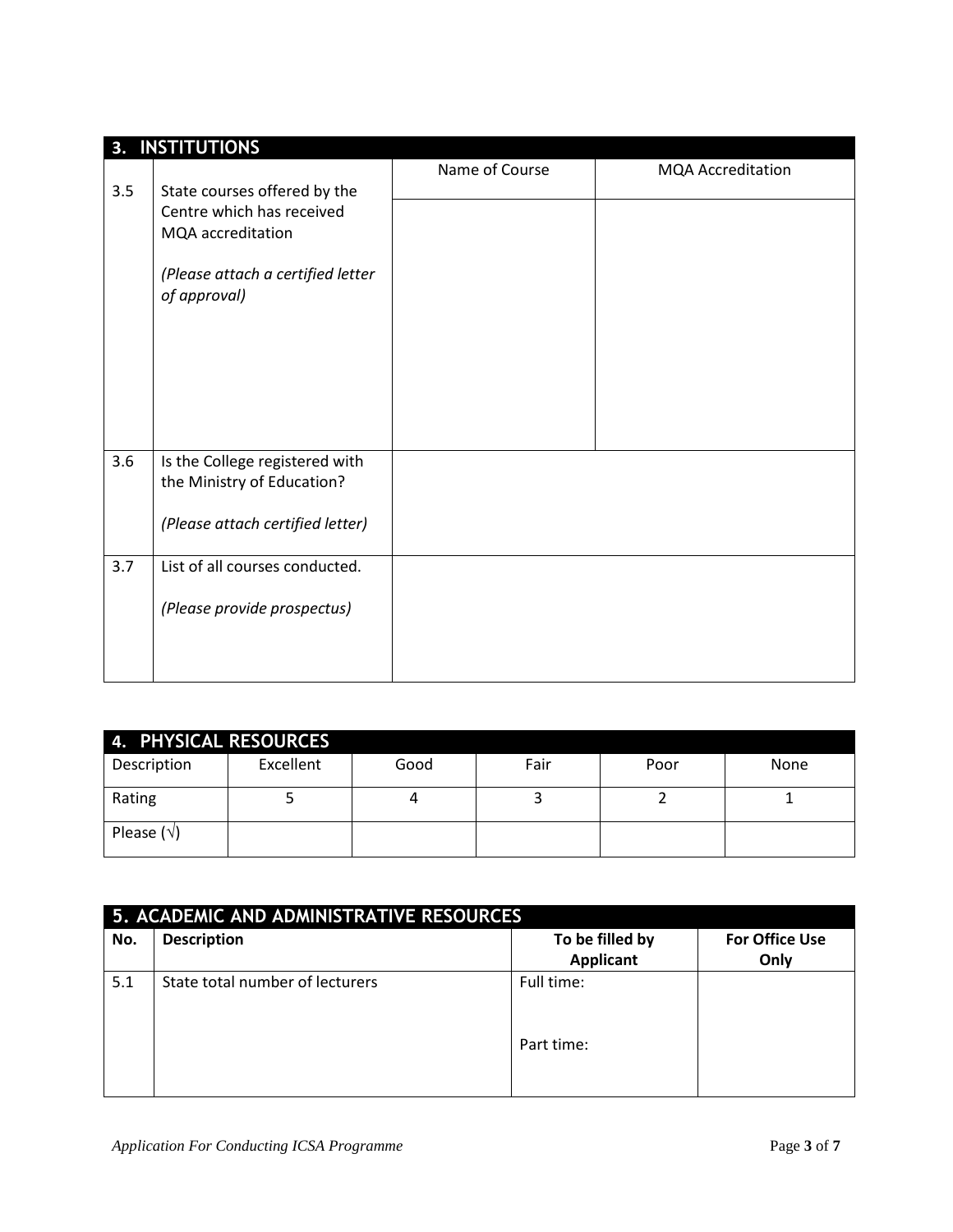|     | 5. ACADEMIC AND ADMINISTRATIVE RESOURCES                                                     |                                     |           |                               |  |  |
|-----|----------------------------------------------------------------------------------------------|-------------------------------------|-----------|-------------------------------|--|--|
| No. | <b>Description</b>                                                                           | To be filled by<br><b>Applicant</b> |           | <b>For Office Use</b><br>Only |  |  |
| 5.2 | State no and percentage of full-time<br>and part-time lecturers by academic<br>qualification | PhD:                                | <b>FT</b> | <b>PT</b>                     |  |  |
|     | (FT: Full Time; PT: Part Time)                                                               | Masters:                            |           |                               |  |  |
|     |                                                                                              | <b>Bachelor</b>                     |           |                               |  |  |
|     |                                                                                              | Professional<br>Qual:               |           |                               |  |  |
| 5.3 | State number of Facilitators for the<br>ICSA Programme who will be<br>conducting the course  | Full time:<br>Part time:            |           |                               |  |  |
| 5.4 | State total number of full-time<br>administrative staff                                      |                                     |           |                               |  |  |

|           | <b>6. ICSA PROGRAMME ADMINISTRATION</b>                                                                                   |                                                                                                              |           |                               |  |  |
|-----------|---------------------------------------------------------------------------------------------------------------------------|--------------------------------------------------------------------------------------------------------------|-----------|-------------------------------|--|--|
| <b>No</b> | <b>Description</b>                                                                                                        | To be filled by<br><b>Applicant</b>                                                                          |           | <b>For Office</b><br>Use Only |  |  |
| 6.1       | Please indicate the mode of conducting the<br>ICSA programme i.e. full time, part time,<br>weekends, weekdays, time, etc. | <b>Full Time</b>                                                                                             | Part Time |                               |  |  |
| 6.2       | Please<br>indicate<br>briefly<br>planned<br>your<br>recruitment strategy for the ICSA Programme                           | Brochures/posters<br>$\Box$<br>Electronic and other<br>П<br>media<br>Roadshows<br>Exhibitions<br>Career Fair |           |                               |  |  |
| 6.3       | Will you require a briefing to clarify MAICSA's<br>administrative requirements for the conduct<br>of the ICSA Programme?  | Yes / No                                                                                                     |           |                               |  |  |
| 6.4       | Please provide MAICSA with the CV's of the<br>Facilitators identified under Item 5.3                                      | Attachment                                                                                                   |           |                               |  |  |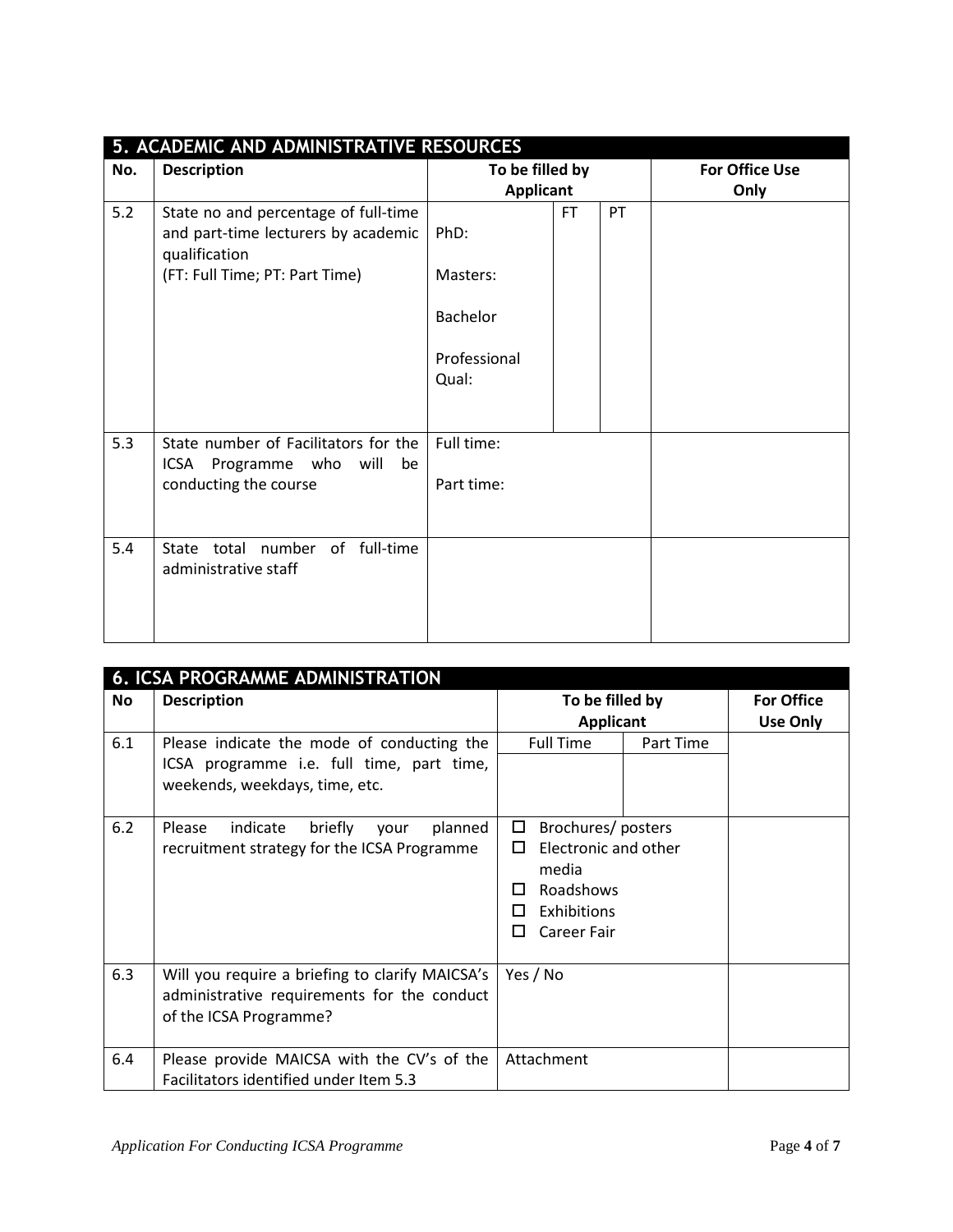|     | <b>6. ICSA PROGRAMME ADMINISTRATION</b>                                                                                                         |                                     |                               |  |  |  |
|-----|-------------------------------------------------------------------------------------------------------------------------------------------------|-------------------------------------|-------------------------------|--|--|--|
| No. | <b>Description</b>                                                                                                                              | To be filled by<br><b>Applicant</b> | <b>For Office Use</b><br>Only |  |  |  |
| 6.5 | State the primary department and contact<br>person responsible for the conduct of the<br>ICSA Programme, including contact number<br>and e-mail |                                     |                               |  |  |  |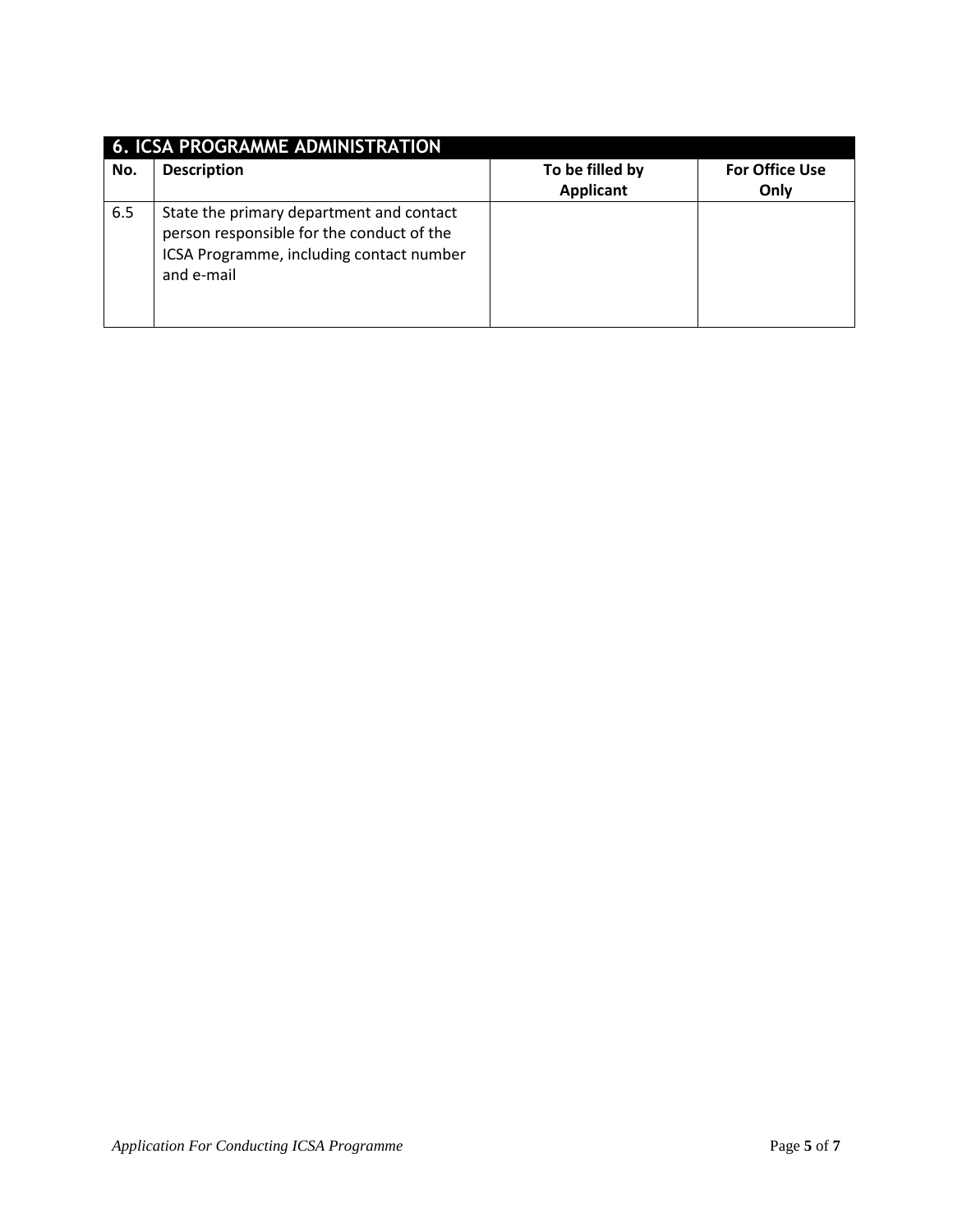# **F. GUIDELINES FOR MAICSA TUITION PROVIDERS**

#### **A) Institutions Conducting MAICSA Programmes**

Colleges or institutions interested to conduct the MAICSA programmes should complete an Application form, as follows:

- a. This form should be completed by the institution and/or its branches conducting the MAICSA programmes. Separate application forms should be submitted by each institution or branch..
- b. The Institute will notify the institutions of the outcome of their applications within six (6) weeks from the date of submission of the completed application.
- c. Staff members of institutions that conduct the MAICSA programmes should declare to MAICSA and their employer if they are registered students of MAICSA

#### **B) General Terms and Conditions**

#### **1. Institutions**

- Institutions based at more than one site will be required to submit separate applications to conduct the MAICSA programmes for each location.
- Institutions that are accredited by the Malaysian Qualifications Agency (MQA) will have added advantage in conducting the MAICSA programmes.
- Institutions are required to comply with the minimum entry requirements before enrolling students into the MAICSA programmes.
- Institutions are required to provide MAICSA with the following information:
	- List of new students enrolled for the MAICSA programmes for each intake
	- Contact details of the ICSA Course co-ordinator

#### **2. Promotional Materials**

- All information provided in promotional materials must be accurate, comprehensive and should not make unsubstantiated claims.
- Promotional materials should include details of the minimum entry requirements to the MAICSA programmes and the MAICSA logo and contact details
- Approval from MAICSA should be obtained for the use of the MAICSA logo in all promotional materials.
- All promotional materials concerning the MAICSA programmes should be submitted to MAICSA for approval in advance